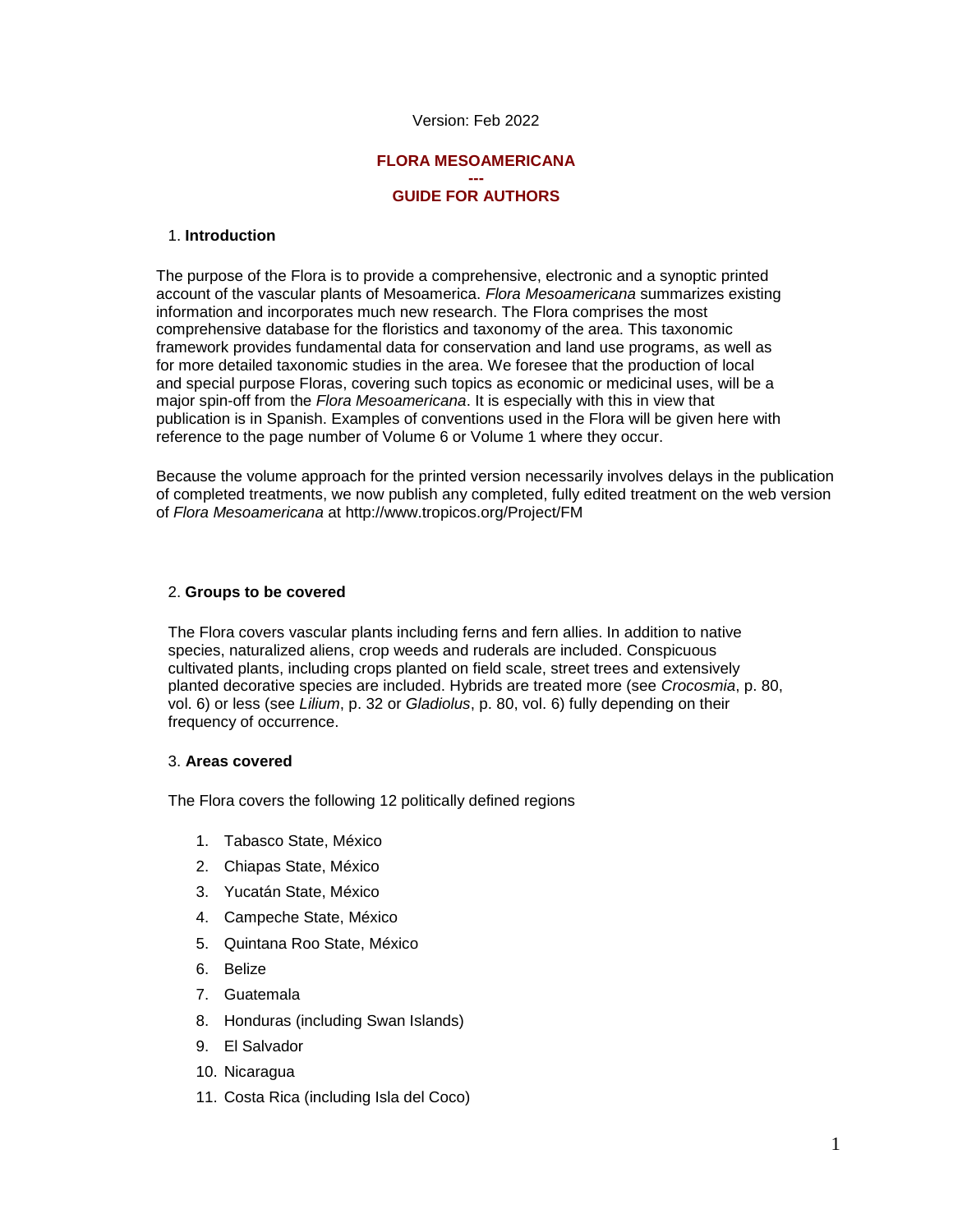## 12. Panama

The northern boundary in México is close to but not coincident with a reasonably welldefined phytogeographical boundary, any additional taxa occurring in the states of Oaxaca and Veracruz up to a line drawn from the Gulf of Tehuantepec along the Río Tehuantepec, to the Sierra Mixe at the 300 m contour, along this level through the isthmus westwards along the Sierra Mixe and the Sierra de Juárez to the Río Papaloapan and down this river to the Gulf of México, should be included at the discretion of the author if they comprise part of the Mesoamerican element. Similarly, taxa so far known only from the southern or northern borders but expected in Mesoamerica with more thorough collection may be included. Comments on taxa occurring in these areas can be accommodated in the discussion paragraph after the main descriptions.

## 4. **Language**

Manuscripts should be submitted in whatever language the author can write most effectively. The Flora is published in Spanish. The editors have expert translation facilities available for English/Spanish, and will greatly prefer a manuscript in well-written English to a less well-written one in Spanish.

## 5. **Authorship**

The authorship of all accounts will be clearly indicated in the text. The editors will retain final responsibility for all the contents, and the editor for each family will also be indicated if necessary. (see Vol. 6 for examples)

## Pattern:

Family description and generic key by (name filled in with abbreviations).

Family description by (name): for monotypic families.

Organized by A.R. Vickery, family description and generic key by A.R. Vickery: for families in which the generic treatments were organized and compiled by one (or several) person.

For each genus, regardless of whether one person wrote all genera in the family, the author should always be indicated as follows: By Initial Last Name (s, initial of mother's last name or spelled out in full). e.g. By E. Martínez S. / By D.A. Sutton & R. Lira S. / By D.A. Sutton & R. Khan.

# 6. **Order of taxa**

The Flora's first volumes were arranged using the Melchior/Engler system, however APG III was adopted from volume 4(2) and APG IV since 2016 [onwards], although in many instances this has been modified at the discretion of the editors. Genera and species may be arranged alphabetically (preferred) or taxonomically see treatments of Bromeliaceae versus Poaceae in Vol. 6).

## 7. **General style**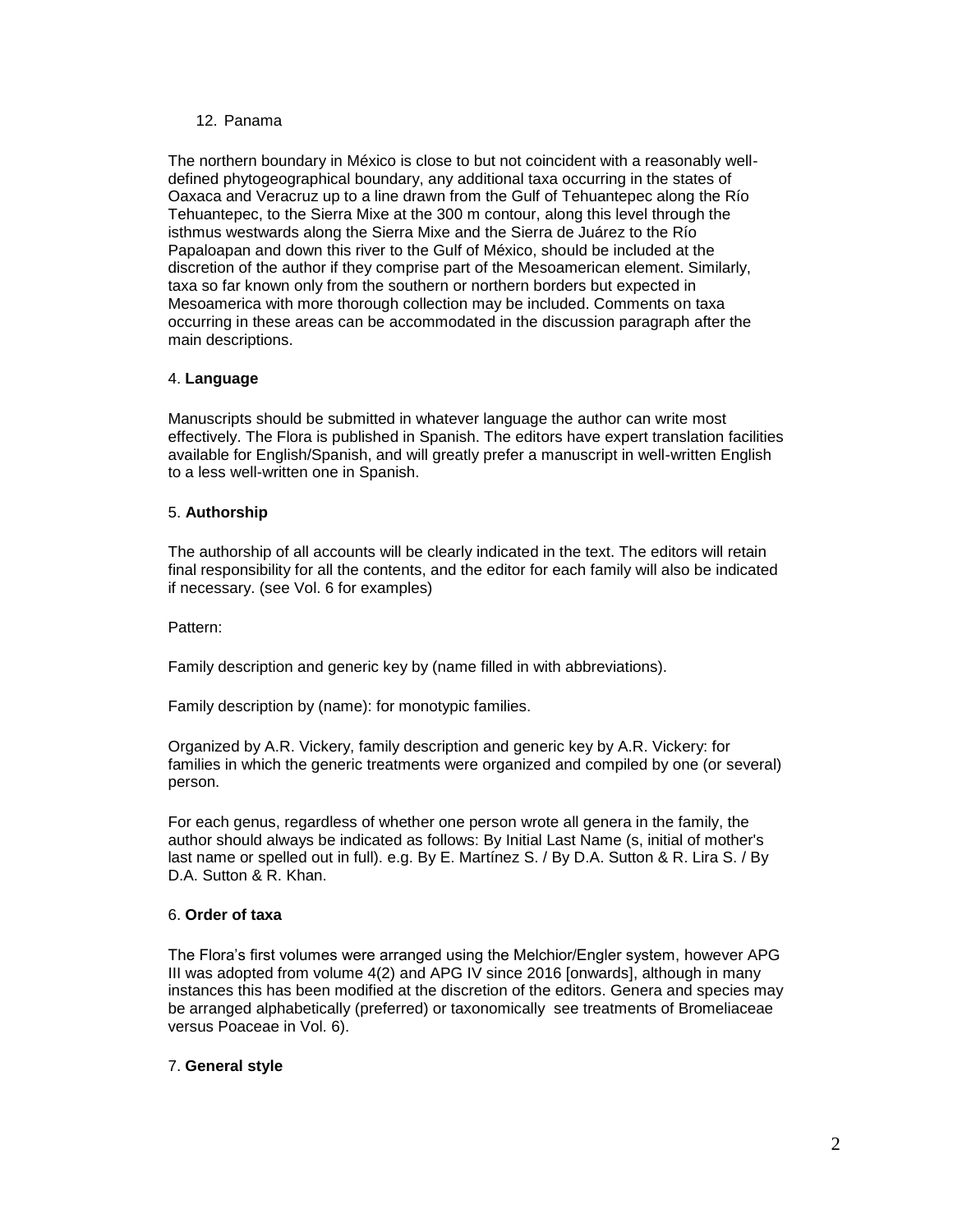Volume 6 and Volume 1 illustrate most of the stylistic features that have been adopted. However, please note the following major changes since the publication of the first two volumes.

- References to illustrations of species (see section 17).
- If a type is from México, please cite the state as well as the country (see section 15, Types).
- Voucher specimens should be cited for each of the Yucatán peninsula states instead of only one specimens for an inclusive Yucatán (see section 24).
- In the general distribution for the Americas cite individual countries rather than broadly covering a region: e.g. (Colombia, Ecuador, Perú, Bolivia) instead of (Panamá to Bolivia), or (Colombia, Venezuela, Ecuador) instead of (NW South America) (see section 26).

Sections 12-25 explain the style and content of the various items in the order in which they appear in the Flora text. Where applicable, examples from Volume 6 or 1 are cited using the page number.

## 8. **Numbering**

Families, genera, species, subspecies, etc. are numbered in sequence.

## 9. **Keys**

Keys should be included for all groups of taxa. They should be dichotomous, indented and artificial as a rule, although multi-entry keys may be used in special cases. As the aim of the Flora is to be practical, in a few cases it may be useful to subdivide keys. The two halves of a dichotomy should always be clearly contrasted, and when more than one character is used, the more important one should come first but measurements of dimensions should always directly follow the noun that they modify, as in the descriptions (Leaves 4-5 cm, lanceolate). The shorter half of the dichotomous key should come first. In keys and descriptions the terms plants, annuals, perennials, epiphytes, terrestrials etc. should always be in the plural. Since geographical information is explicitly cited for each species, contrasting geographical distributions in the keys is discouraged. Exceptions to this are most useful in the case of well-known, narrow endemics. In keys where ranges are given the entire range should be given in both halves of the couplet.

When keys are excessively long, keys to keys may be used. These should be indicated as follows: Key 1. (e.g. *Dioscorea*, p. 54, Vol. 6, *Tillandsia*, p. 100, Vol. 6). Short diagnostic subheadings may be used as headings to subkeys.

Double space between each numbered entry in the key

In keys use one space instead of two after lead numbers and species numbers:

| 1. Achenes to 20. | 1. E. tenellus |
|-------------------|----------------|
|-------------------|----------------|

1. Achenes more than 20. **2. E. berteroi**

When species are keyed out in generic keys the following format applies: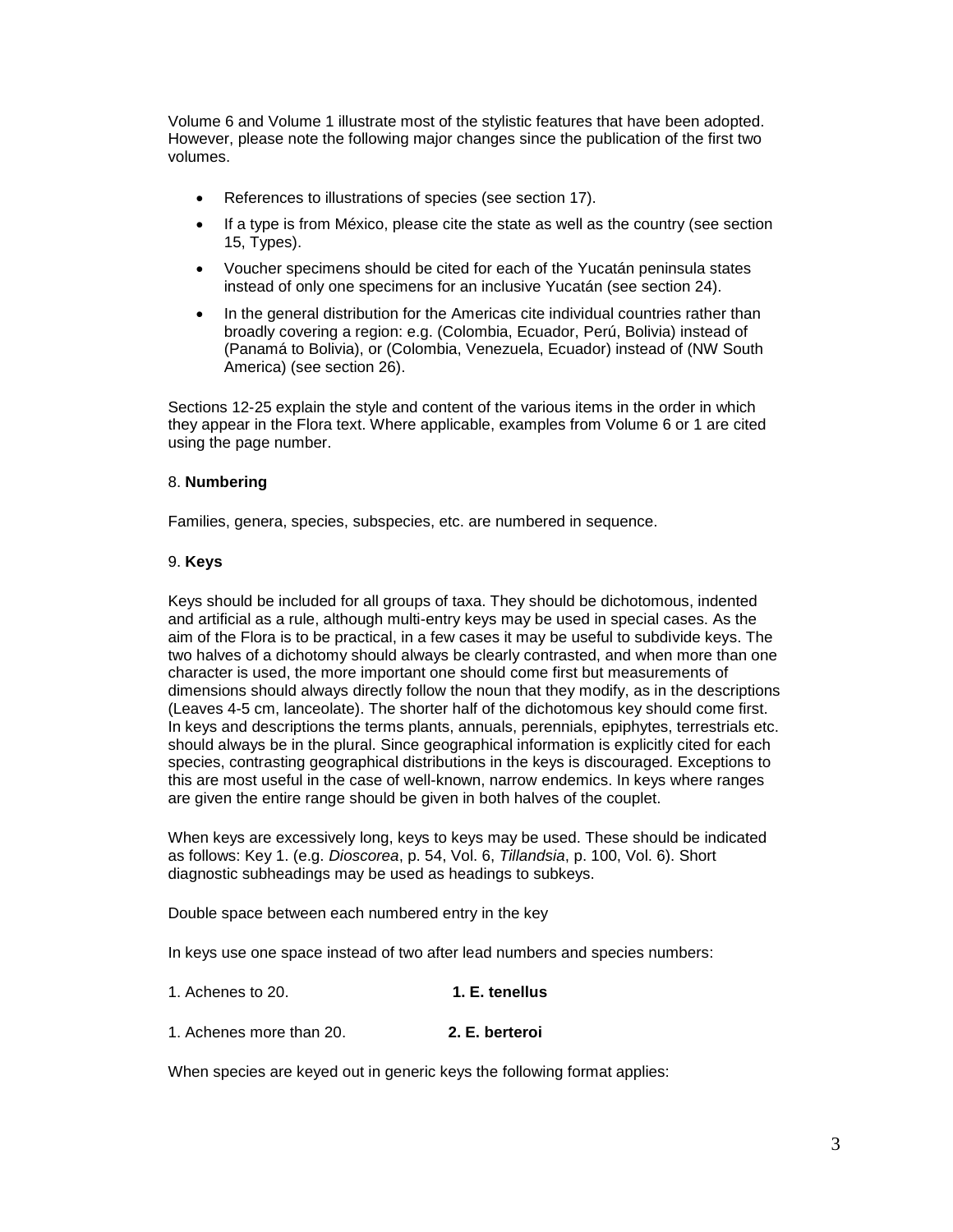## 3. Etc. etc. **5. Cyperus (***30. C. inactivus***)**

If elevation is used as a part of a key lead, it should terminate the lead, and should be abbreviated as follows:

1. Leaves 4-5 cm; buds globose; alt. 100-200 m.

#### 10. **Citation of literature**

Published literature on families or genera (or exceptionally even species) should be cited after the description; it should be literature that is helpful for identification, which provides significant additional information, and/or which was extensively used in writing the account. It should not, except in exceptional cases, be treatments in other Floras. *Flora Neotropica,* however, should always be cited as literature under the family concerned, if the family has been treated. Literature citations should be abbreviated following BPH/S and TL2 (see section 16). Authors are requested to provide a complete list of literature cited.

Authors, when possible, should supply a complete list of references.

Fl. Neotrop. = Flora Neotropica

Pflanzenr. = Das Pflanzenreich

Fl. Novo-Galiciana = Flora Novo-Galiciana

Publication titles should be *italics*, except for the names of genera and lower ranks (see example 6 below).

Multiple citations are arranged alphabetically by author and are separated by periods (full stops).

Multiple entries by the same author are arranged chronologically by date of publication and are separated by semicolons.

Volume numbers are normally in Arabic numerals, never in Roman numerals. Only in certain bibliographically complex publications are Roman numerals used, notably Das Pflanzenreich (see example 3 below).

For multiple authors cite all the names.

Common examples:

1. Single authors: Conert, H.J. *Die Syst. Anat. Arundinae* 79-122 (1962). Davidse, G. *Ann. Missouri Bot. Gard.* 65: 1133-1254 (1978); 66: 359-360 (1979); *Brittonia* 36: 402- 405 (1985).

2. Multiple authors: Smith, L.B. & Ayensu, E.S. *Smithsonian Contr. Bot.* 30: 1-172 (1976).

3. *In* format: Buchenau, F. in Engler, A. *Pflanzenr.* IV. 25(Heft 36): 98-284 (1906).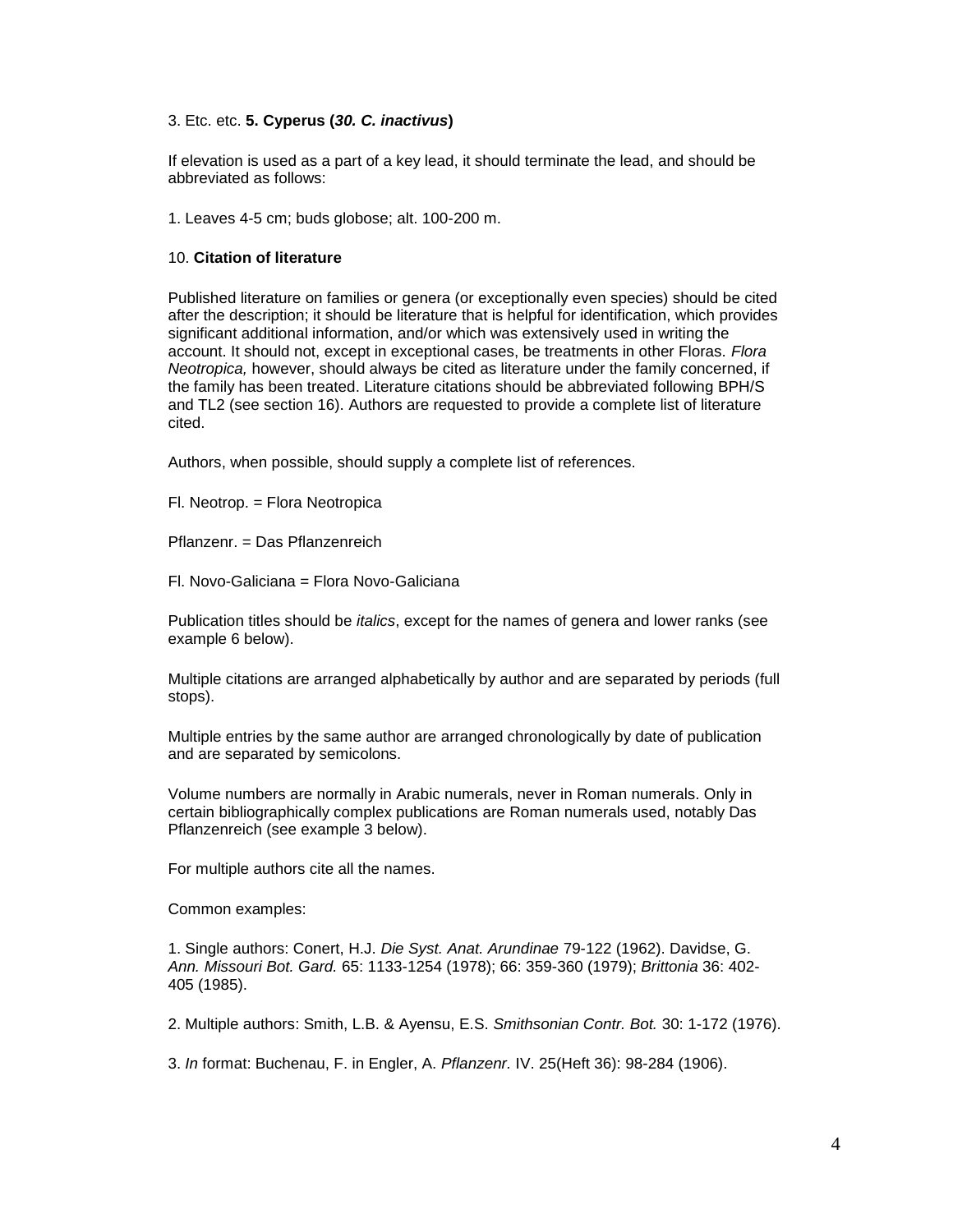4. Books without volume: Ravenna, P. in Prance, G.T. & Elias, T.S. *Extinction Is Forever* 257-259 (1976).

5. Flora Neotropica citations: Smith, L.B. & Downs, R.J. *Fl. Neotrop.* 14: 1493-2142 (1979).

6. Theses: Verhoek-Williams, S.E. *A Study of the Tribe Poliantheae (Including* Manfreda*) and Revisions of* Manfreda *and* Prochnyanthes *(Agavaceae)*. Unpublished Ph.D. thesis, Cornell University, Ithaca 1-415 (1975).

Titles are to remain in the original language.

7. In press or preparation format: Gómez P., L.D. Triuridaceae. *Fieldiana, Bot.* (in press).

8. Same year citation:

Citation in text: Robinson (2006a, 2006b).

Citation in short bibliography: Robinson, H. et al. *Fl. Ecuador* 77(1): 1-230 (2006a); 77(2); 1-233 (2006b).

Citation in full bibliography (end of volume):

Robinson, H. et al. 2006a. 190(6). Compositae-Heliantheae Part I: Introduction, genera A--L. *Fl. Ecuador* 77(1): 1-230.

Robinson, H. et al. 2006b. 190(6). Compositae-Heliantheae Part II. genera M--Z. *Fl. Ecuador* 77(2): 1-233.

9. Publication date problems:

**Dicksonia dissecta** Sw., *J. Bot. (Schrader)* 1800(2): 91 (1801 [1802]).

## 11. **Terminology**

The terminology to be used must be kept as simple as accuracy permits. A Spanish glossary by Sousa et al. is available in Volume 1 and on the Web [\(http://www.mobot.org/MOBOT/TROPICOS/Meso/Glossary/termfr.html \)](http://www.mobot.org/MOBOT/TROPICOS/Meso/Glossary/termfr.html).

The *Glosario Inglés-Español, Español-Inglés* by Chiang, Sousa S. & Sousa P. is available free of charge to all authors (contact Davidse or Sousa) and on the Web [\(http://www.mobot.org/MOBOT/TROPICOS/Meso/Glossary/glossfr.html](http://www.mobot.org/MOBOT/TROPICOS/Meso/Glossary/glossfr.html) ), and no term should be used in a sense that contradicts the meaning given in these two publications. In certain cases it will be helpful to explain unfamiliar terms in special notes under the taxa concerned (e.g., Volume 1, p. 366, Grammitidaceae).

## 12. **Families**

The name of the family, without author, and a concise description should be given, followed by a statement about the number of genera and the general distribution.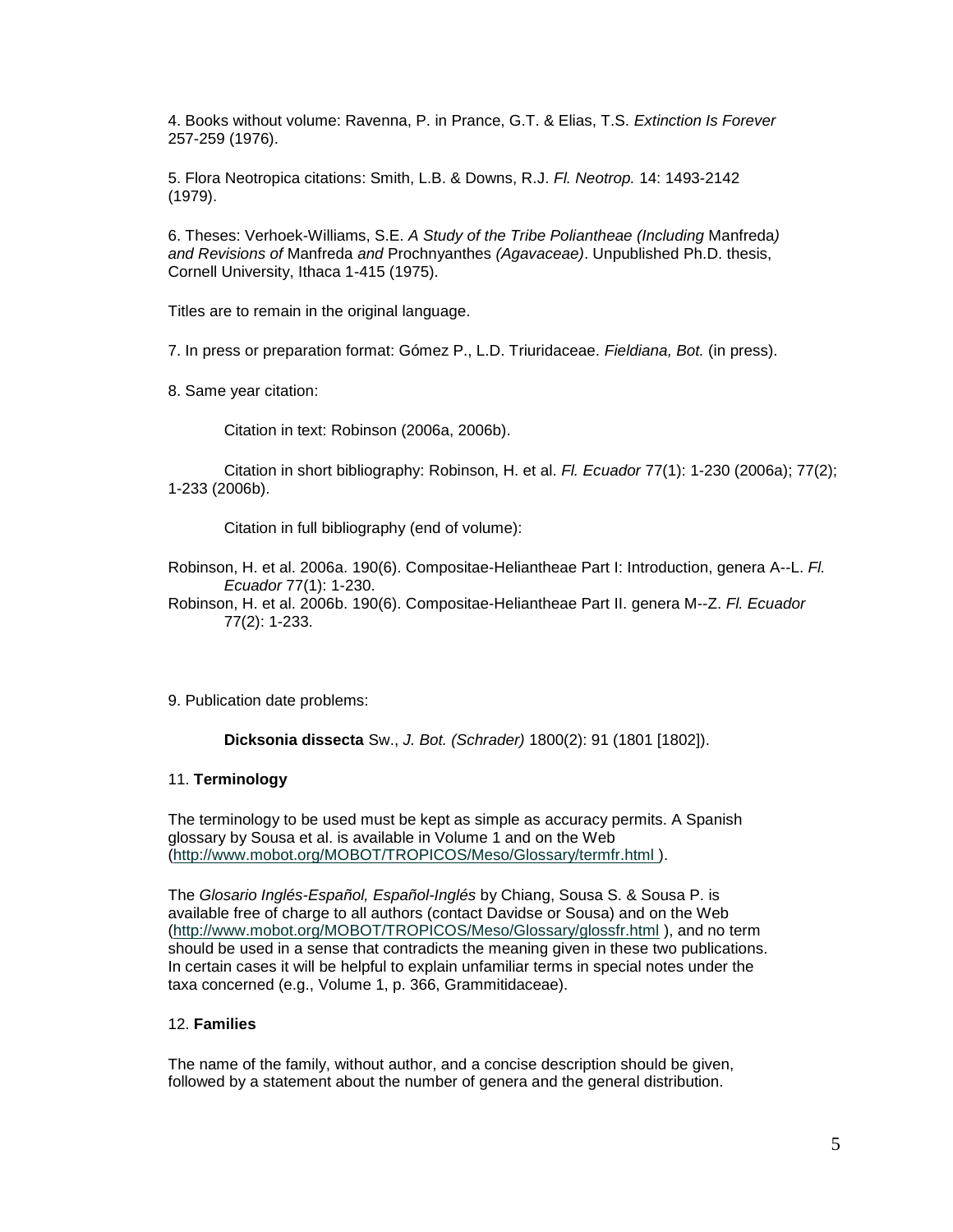Categories between families and genera are centered, numbered, and may have a description (see Volume 6 for examples: e.g. p. 193:

> **1. Poaceae I. Poaceae** subfam. **Bambusoideae A. Bambusoideae** tribus **Bambuseae a. Bambuseae** subtribus **Bambusineae**

> > **\* 1. Agave I. Agave** subg. **Agave A. Agave** sect. **Agave a. Agave** subsect. **Agave**

## 13. **Genera**

The name of the genus should be followed by the author and description. A brief statement concerning the number of species (can be approximated) and the general distribution of the genus should be given. Synonyms (followed by the author) should be cited using the same guidelines as for species, but should also include generally familiar names which are no longer acceptable. The abbreviation nom. cons. should be used for conserved names (see below in section 14, Species). Subgenera and sections are treated as in *Agave* (Agavaceae) in Volume 6, p. 40: I. Subgen. **Littaea** (Tagliabue) Baker

### 14. **Species**

The name of the species will be followed by the author and place of publication (abbreviated as in section 16). Although the generic name has been abbreviated in Volumes 1 and 6, it will be fully written out in future volumes (e.g. [a hypothetical case!] instead of -- 12. **S. lanceolatum** Ruiz & Pav., in Vol. 6, for future volumes, format should be -- 12. **Solanum lanceolatum** Ruiz & Pav.). If the accepted name is a combination, the basionym should follow, also with author and place of publication, as a sentence on the same line. This is immediately followed by the type citation for the accepted name.

Conventions used in Flora Mesoamericana for the citation of scientific names:

edition: *Aralia arborea* L., *Syst. Nat., ed. 10* 967 (1759).

edition: *Blepharodon mucronatum* (Schltdl.) Decne. in A. DC., *Prodr.* 8: 603 (1844).

sensu: *Fuchsia parviflora* sensu Hemsl. (1837) non Lindl.

pro parte: *Abarema* grandiflora Cham. & Schltdl., Linnaea 2: 152 (1827), pro parte.

pro parte in synonymy:

*Briza minor* L. pro parte.

auct., non: *Jasminum azoricum* auct. non L.

homonyms: *Bucida angustifolia* DC. non A. Rich.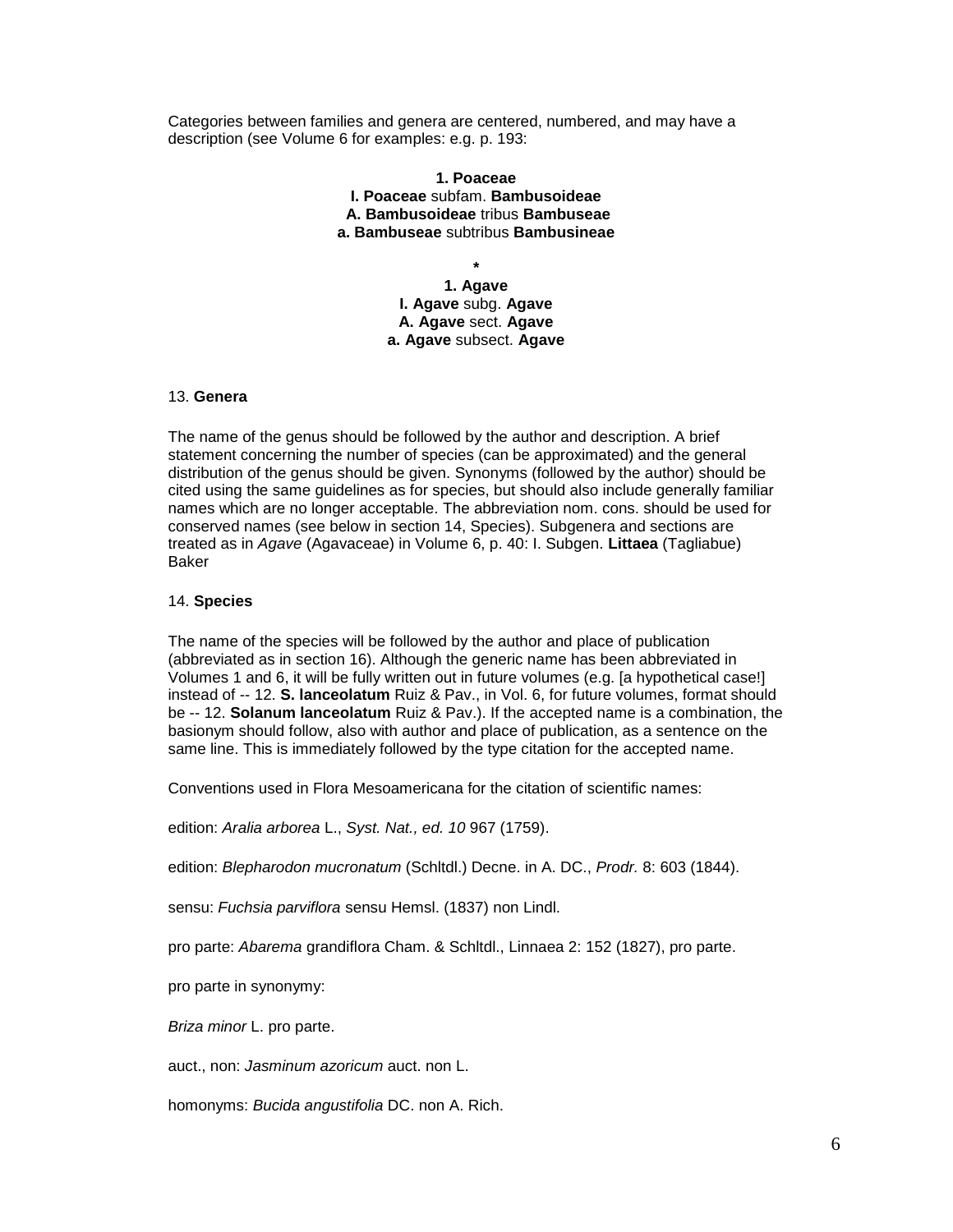nom. nov.: Cite the replaced name, without place of publication, as a nomenclaturally essential synonym.

nom. cons.: Use after a conserved name.

hybrids: *Crocosmia crocosmiiflora* (Lemoine ex Morren) N.E. Br., *Trans. Roy. Soc. S. Africa* 20: 264 (1932) (= *C. pottsii* Chater *C. aurea* Sousa). Do not use a space after the multiplication sign in named hybrids.

books: *Solanum bogotense* Kunth in Humb., Bonpl.& Kunth, *Nov. Gen. Sp.* 1: 42 (1815).

Orthographic variants correctable under ICBN should be indicated. In the printed version they are simply corrected without indicating the original spelling; in the electronic version all important variants will be indicated.

## 15. **Types**

Please refer to the Introduction to Volume 6 and Volume 1 for a discussion of the special usage of types employed in Flora Mesoamericana (Notas Acerca del Formato: Vol. 6, p. XVI; Vol. 1, p. XX).

Types should be indicated whenever possible, even if not seen by the contributor, in the form:

Holotype: Country, *Collector (last name) number* (Acronym).

The type should be cited concisely; if possible simply by country (if within Mexico cite the state as well, if known, otherwise the citation is: México, state unknown), collector, number and herbarium acronym, preceded by an indication of what sort of type it is, e.g., holotype, lectotype, isotype, syntype...

If the type has been seen, the herbarium acronym is followed by an exclamation mark, for example:

Isotype: Guatemala, *Jones 913* (US!).

If the type was collected by two collectors their names are separated by (and) **&**, if collected by three or more use the last name of the first collector followed by et al.:

- Holotype: Costa Rica, *Knapp & Mallet 862* (CR!).
- Holotype: Panamá, *Knapp et al. 4663* (MO!).

If only a photograph, a microfiche, or a digital image has been seen, this should be indicated in the form:

- Holotype: México, Jalisco, *Jones 962* (K, photo F!).
- Isotype: México, Jalisco, *Jones 962* (B, microfiche F!).
- Isotipo: México, Jalisco, *Jones 962* (US-[nr] 123456, imagen en Internet!). (The institutional number should be included if known).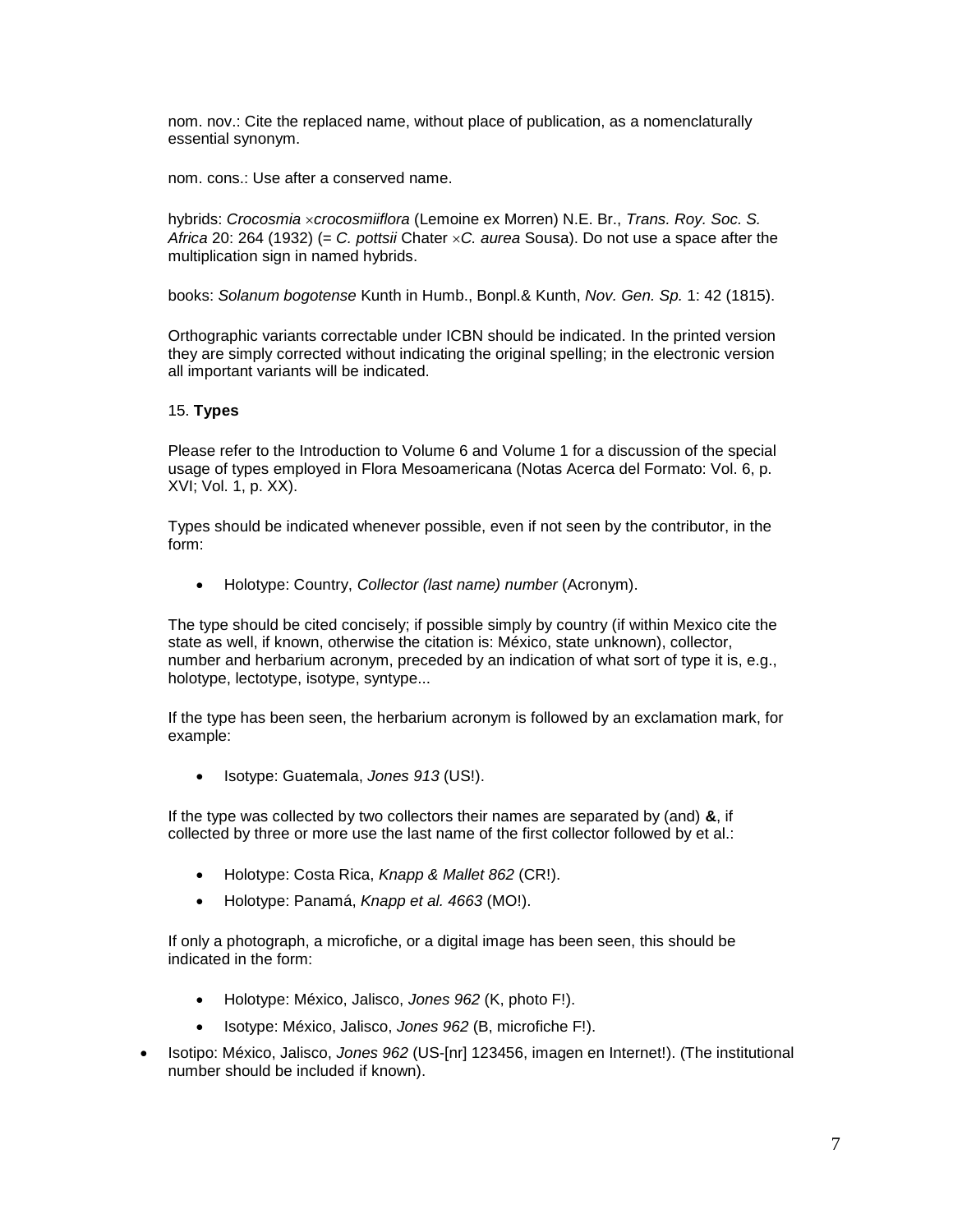Holotype: México, Jalisco, *Jones 962* (P, photo *Amer. Fern J.* 48: t. 13, 14 [1958]).

In the citation of types, a reference to the selector of a lectotype or neotype should be given in the form:

- Lectotype (designated here): Costa Rica, *Jones 2137* (MO-[cb] 123456!).
- If isolectotypes are known, cite as: Lectotype (designated here): Costa Rica, *Jones 2137* (MO-[bc] 123456!; isolectotypes: A-[nr] 4578910, US-[cb] 11121314!).

If known, specify the accession number [nr] **or** barcode [cb] as follows:

MO-[nr] 123456! or MO-[cb] 123456!

 $[cb = c$ ódigo de barras nr = número de registro de herbario]

Lectotype (designated by Smith, 1966): Costa Rica, *Jones 2137* (MO!).

The full citation of the literature reference must be supplied to the editors who will incorporate it into the bibliography.

When a particular sheet is identified, add the accession number of the type sheet in the following format:

- Holotype: United States, *Clayton s.n.,* Herb. Linn. 65.8 (LINN).
- o Holotype: Nepal, *Buchanan-Hamilton s.n.*, Herb. Smith 902.71 (LINN!).

Type fragments are now considered (St. Louis Code onwards) isotypes and should be cited as follows:

• Isotype: United States, *Michaux s.n.* (fragm. NY!)

If the origin of the type fragment is known, this may be indicated as follows; however, this information will be used only in the electronic version of the flora.

Isotype: United States, *Michaux s.n.* (fragm. NY! ex P)

When the type is a plate from a journal or book, author last name is included but page numbers are omitted. Use t. as the abbreviation for plate or table, and f. for subdivisions of plates.

- Type: Aublet, *Hist. Pl. Guiane* t. 11 (1775).
- Lectotype (designated by Thomas, 1984): Sloane, *Voy. Jamaica* 1: t. 78, f. 1 (1707).

If the type is only known from a literature citation:

 Type: "A cultivated plant, raised from material sent from México by Ghiesbreght; not seen, perhaps in Brussels." (Morton 1962: 305). Note use of quotation marks for citations in the original language of publication and literature citation.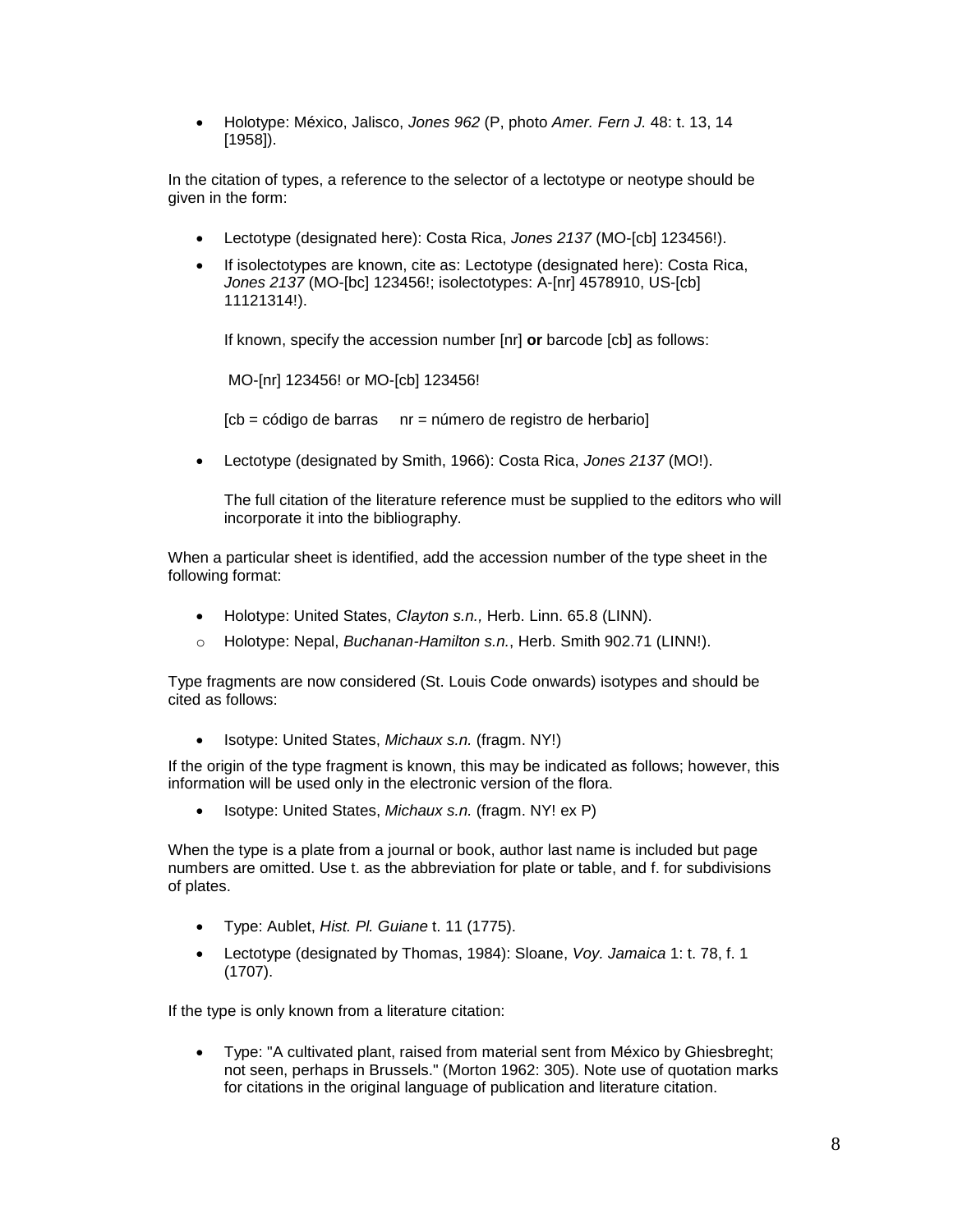If a segregated herbarium does not have an official acronym, use the main herbarium acronym plus an abbreviation of the name of the segregate:

Type: Mexico, *Anon. s.n.* (C-folio herb.!).

If a segregated herbarium has an official acronym (cited in *Index Herbariorum*) use the acronym:

- Holotype: Guayanas, *Richard s.n.* (P-LA).
- Holotype: Colombia, *Humboldt & Bonpland s.n.* (P-Bonpl.!).

For types from cultivated specimens:

- Type: Cultivated in Europe (BM!).
- Type: Cultivated Hort. Kew no. 337-71-03053 (K!).
- Type: Cultivated in New York Bot. Gard., *Alexander s.n.* (NY!).
- Type: Cultivated in Berlin from Venezuela (B!).

When the collector's name is not known, use the abbreviation Anon.:

Type: México, *Anon. s.n.* (F, fragm. US!).

If a type is looked for but not found at the designated institution:

Holotype: México, *Ghiesbreght s.n.* (B, not found).

If the location of the type specimen is unknown:

Type: Venezuela, *Moritz 72* (unknown).

If the type is not known:

• Type: Not known.

If the type was destroyed, but not yet lectotypified (e.g., frequently applicable to B):

Type: Venezuela, *Fendler 255* (B, destroyed).

If the type is from a historic collection (because of Article 8.3 of ICBN it should generally be either a syntype or should be lectotypified, **not** cited as type, see below):

- Type: Herb. Clifford 61, *Solanum* 13 (BM!). **NOT ACCEPTABLE!**
- Syntype: Herb. Hermann 36, v.1, fol. 3 (BM-SL!). (Cyperus rotundus, p. 430, Vol. 6).
- Lectotype (designated by Loos & Jarvis, 1992): Herb. Burser I: 113 (UPS). (Lolium temulentum, p. 228, Vol. 6).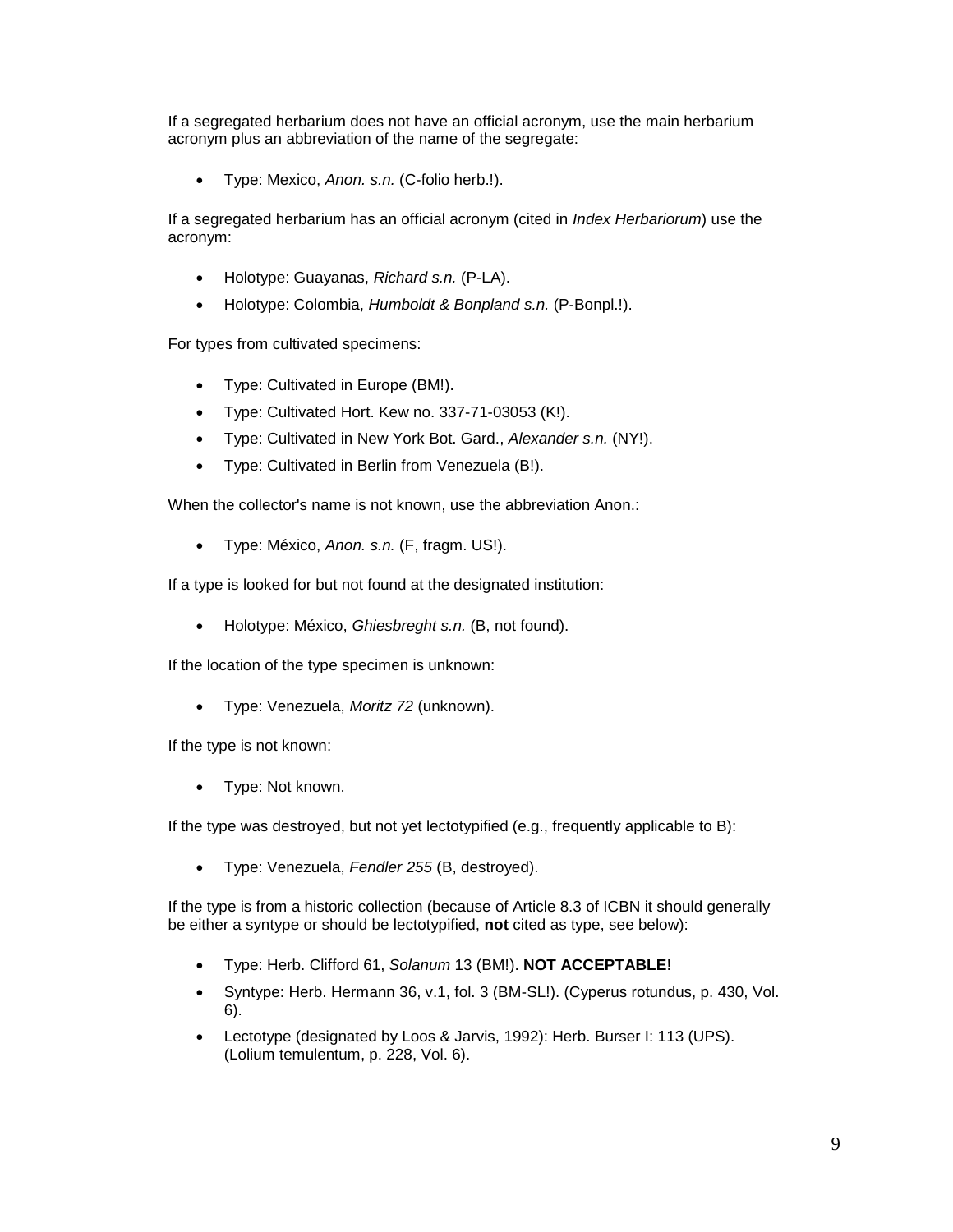In general for historical collections we have been using syntype in a very broad sense, including plates upon which names were based (contrary to usage specified in ICBN, where syntypes are limited to specimens) in order to avoid lectotypification problems posed by the strict application of Article 7.10 of the Melbourne Code (see pp. 428-429, Vol. 6, Cyperus).

 Syntype: Sloane, *Voy. Jamaica* 1: t. 76, f. 1 (1707). (Cyperus compressus, p. 429, Vol. 6).

## 16. **Synonyms**

Synonyms, comprising all names based on Mesoamerican types, all accepted names in any cited literature (see section 10) and in the Floras listed in section 36, as well as any nomenclaturally essential synonyms, should then be cited without places of publication or types, in a separate paragraph. Names accepted in other current taxonomic literature (especially South America) may sometimes be usefully cited at the author's discretion, especially when names used in the Flora are based on new taxonomic judgements not previously published.

Generic names of synonyms should be written out in full, then abbreviated until another generic name intervenes (see Torulinum odoratum, p. 442, Vol. 6) and below:

2. **Sciaphila picta** Miers, *Trans. Linn. Soc. London* 21: 48 (1852). Holotype: Colombia, *Purdie s.n.* (K!).

*Sciaphila paradoxa* L.D. Gómez.

Trinomials should include the binomial author only the first time cited.

Ex. **Hydrolea elatior** Schott, *Syst. Veg.* 4(2): 404 (1827).

*Hydrolea albiflora* (Chodat & Hassl.) Brand, *H. albiflora* var. *depressa* Brand, *H. cryptantha* Brand. var. *meridionalis* Hassl., *H.* elatior Schott var. *hirsutior* A.W. Benn. ex Brand.

## 17. **Illustrations**

Because of financial constraints, illustrations are not used in the synoptic, printed version of Flora Mesoamericana. However, since the majority of species have been illustrated in other printed publications, authors are requested to supply a reference to an accurate illustration, especially one that occurs in a readily available publication. The illustration citation should come directly after the type citation, in the following format:

Illustr.: Téllez, *Novon* 3: 343, t. 2 (1993).

If no illustration can be found please indicate this as follows: Illustr.: not found. Authors are requested to supply the complete bibliographic citation which will be included in the Bibliography by the Editors.

Although the printed volumes are not illustrated, many types of illustrations are now being used on the Web version of Flora Mesoamericana – including line drawings and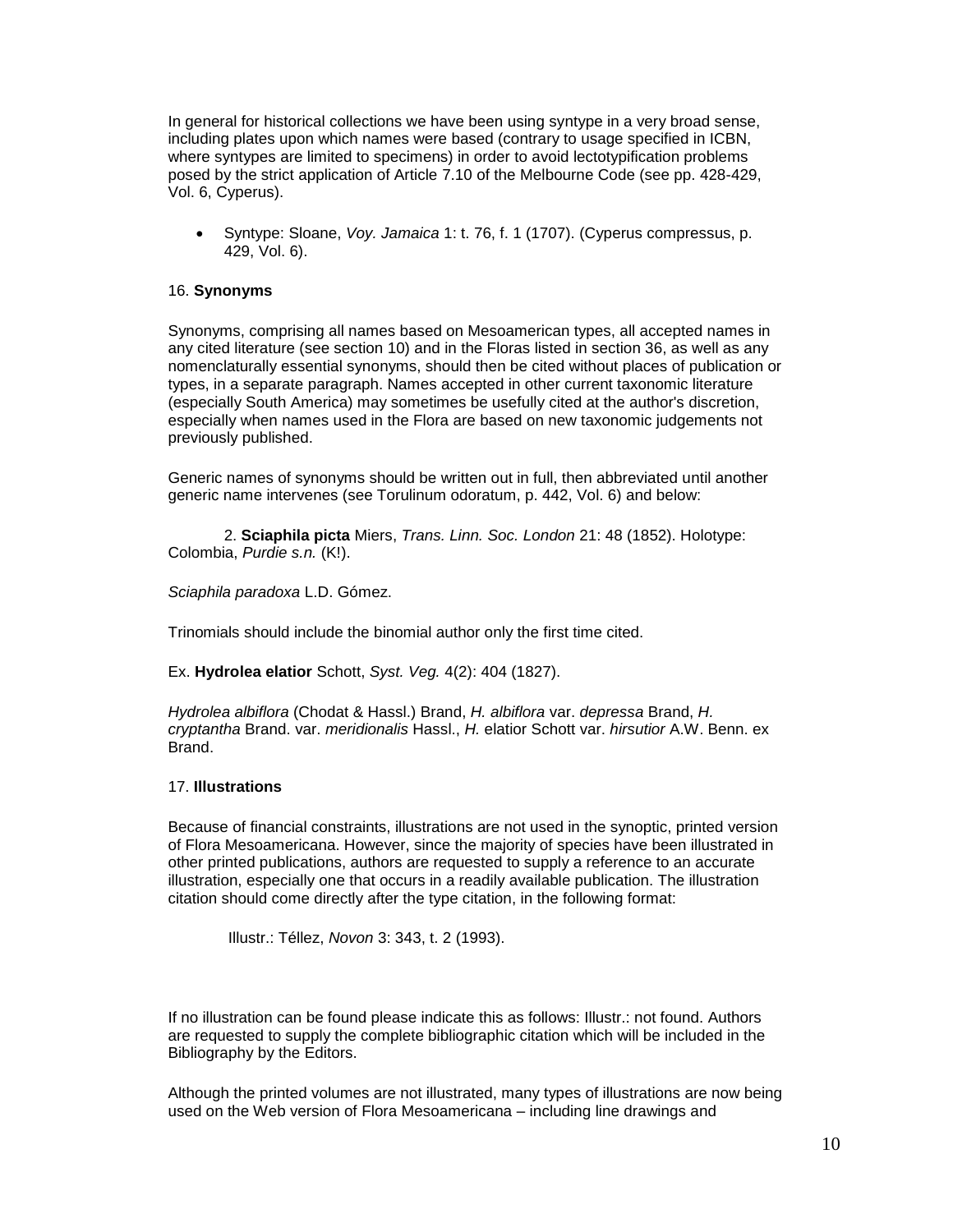photographs. The editors would appreciate any information that authors might have as to the availability of images of specific groups, and if an author has slides or photographs they would like to have included in the Web version of their Flora account. These photographs will of course be copyright of the author (or photographer) and will be for non-commercial use only.

## 18. **Common names**

Following the illustration citation, in the case of cultivated species, and, at the author's discretion, of well-known or distinctive native species, well established common names widely used in Mesoamerica may be given. If the names are local in use, the letters used in the geographical distributions may be used to indicate this. Common names for whole genera can often usefully be given after the generic name. Common names are arranged in alphabetical order and geographic sequence after the illustration citation. Format is as follows:

Generic names: **Lasiacis** (Griseb.) A. Hitchc. N.v.: Carrizo, carricillo.

Species names: **Ipomoea alba** L., *Sp. Pl.* 161 (1753). Lectotipo (designado por Verdcourt, 1963): India. Rheede, *Hort. Ind. Malabar.* 11: 103, t. 50 (1692). Ilustr.: Austin, *Fl. Venez. Guayana* 4: 400, t. 305 (1998a). N.v.: Moonflower, moon vine; haapolin, luna blanca, zutub, G; panal de niño, H; camotillo; flor de luna, galán de noche, garza, ES.

# 19. **Abbreviated citations**

Authors of plant names should be abbreviated according to R.K. Brummitt and C.E. Powell, *Authors of Plant Names* (APN), Royal Botanic Gardens, Kew (1992); books according to F.A. Stafleu and R.S. Cowan, *Taxonomic Literature* (TL2), but capitalizing all major words in the title (using their principles for books not dealt with by them); periodicals according to G.D.R. Bridson and E.R. Smith (1991) *Botanico-Periodicum-Huntianum/Supplementum* (BPH/2). The terms loc cit. and op cit. should not be used.

## 20. **Descriptions**

(i) General. Descriptions should be of the taxon as it occurs in the area of the Flora, although in the case of families and genera an indication should be given whenever this is misleading as a description of the family or genus on a world scale. If Mesoamerican material is misleading in this manner, use the format "character (Mesoamerica)" (see *Eragrostis*, p. 263, Vol. 6 and *Puya*, p. 90, Vol. 6). Descriptions should be concise and diagnostic, but descriptive enough both to confirm identifications made with the keys and to provide basic information for a database for the flora. Descriptions of related taxa should be as directly parallel as possible, and diagnostic characters used in the keys should in general be repeated in the descriptions. In keys and descriptions the terms plants, annuals, perennials, epiphytes, terrestrial, etc. ( as well as stems, roots, leaves) should always be in the plural.

(ii) Length. Descriptions of genera and species should be complete and parallel and should not be limited to any particular length. Authors should aim for the minimum length that still allows the objectives above to be fully met. Characters in common to all species in a genus should not be repeated in the species descriptions.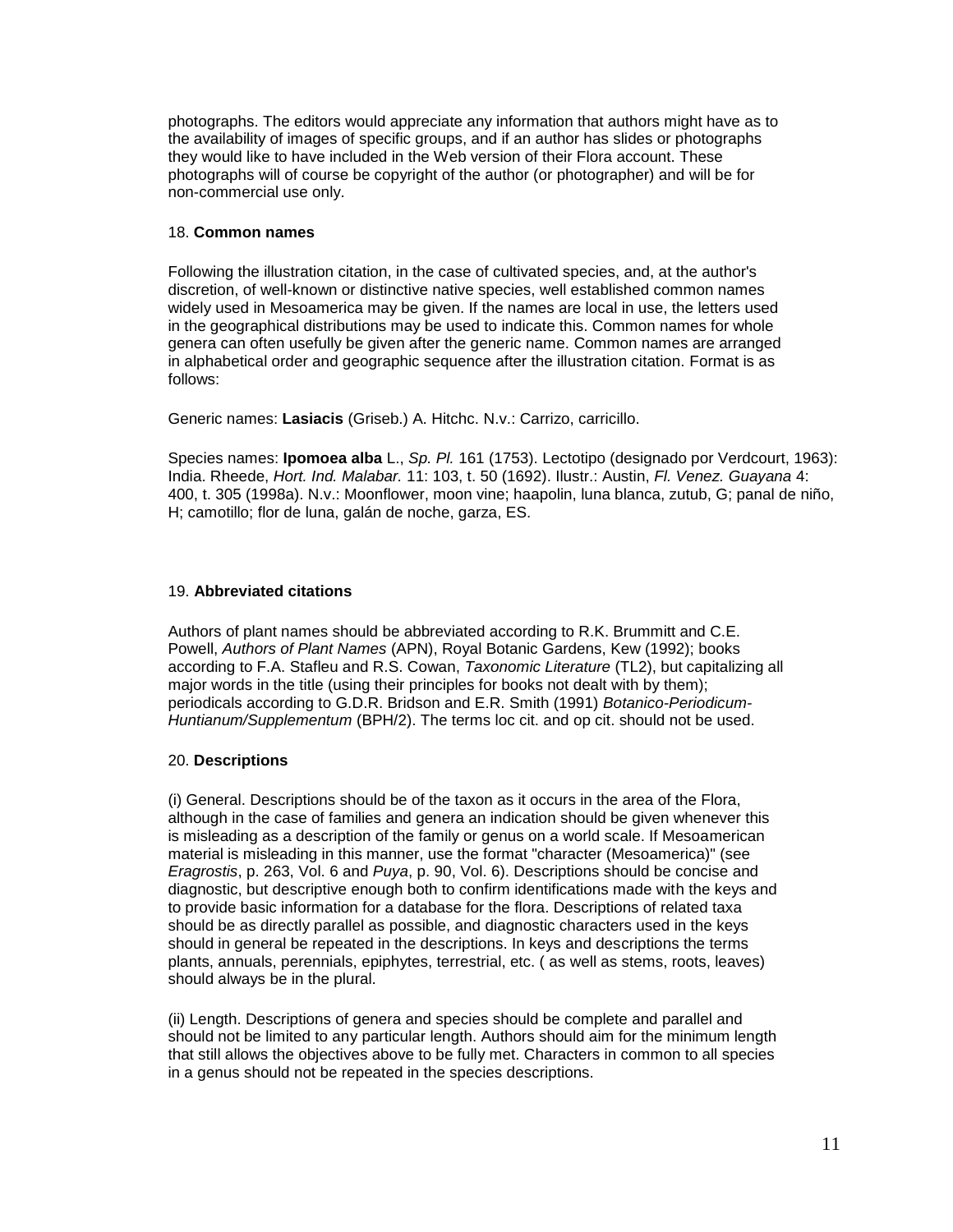(iii) Order. The conventional order of characters from base to apex should be followed. For the plant the order in general is from habit through roots, rhizomes or other underground organs, stems, leaves, inflorescences, bracts, flowers, fruits, seeds, seedlings. In the case of leaves the order should be dimensions, arrangement, sessile or stalked, shape, texture, color, venation, indumentum (upper surface then lower), base characters, margin characters, apex characters; stipules, dimensions, shape, etc., petiole; dimensions, shape etc. For flowers the order in general is: general characters, calyx characters, corolla characters, androecium characters, gynoecium characters.

(iv) Sentences. The description of each major character should form a separate sentence, subsidiary characters being separated by semicolons; for further divisions each major noun is preceded by an article (usually "the").

(v) Abbreviations. These should not be used except in a few conventional, non-botanical cases (see section 37). See Notas Acerca del Formato, p. XX, Vol. 1 for a complete list.

(vi) Measurements and numbers. These should **always** follow immediately after the noun they qualify. The only exception to this is for multiple organs, e.g. Bracts 5-7, 6.5-3 x 1- 1.5 cm. A single measurement or range of measurements indicates length or height, e.g., sepals 6-10 mm; sepals 6-10 x 3-4 mm indicates length times width. Length times width dimensions should always be converted to this format. Exceptional limits of measurement should be indicated in the form: sepals (5-)6-10(-12) mm, and of number in the form: stamens 5(10) or 5 or 10 (not 5,10) if a simple alternative is meant or 5(-10) if a range is meant.

Convert L/W ratios as follows: L/W ratio 2-3:1 = 2-3 times as long as wide.

Maintain the same units of measurement of the same structure in all species descriptions in a genus.

Do not use dm in descriptions: convert to cm or m.

(vii) Miscellaneous: When shapes are described in the shape of letters express as follows: Seed in the shape of an "S" (with the letter in double quotes).

Fractions are presented as 1/2, and not using the fraction format ½

#### 21. **Flowering time**

If reliably known for the Flora area this may be indicated at the end of the morphological description and before the chromosome number using the following format: Flowering Oct.-Dec. Fruiting Dec.-Mar.

#### 22. **Chromosome number**

This should be given for species or infraspecific taxa in the form 2*n* = whenever a reliable count has been made on material from the area covered by the Flora.

#### 23. **Ecology**

This should be indicated using the simplest and briefest terms possible (see *Glosario Inglés-Español, Español-Inglés*, p. 56 under selva, p. 40 under bosque for examples). If habitat is unknown, use the phrase (Habitat unknown).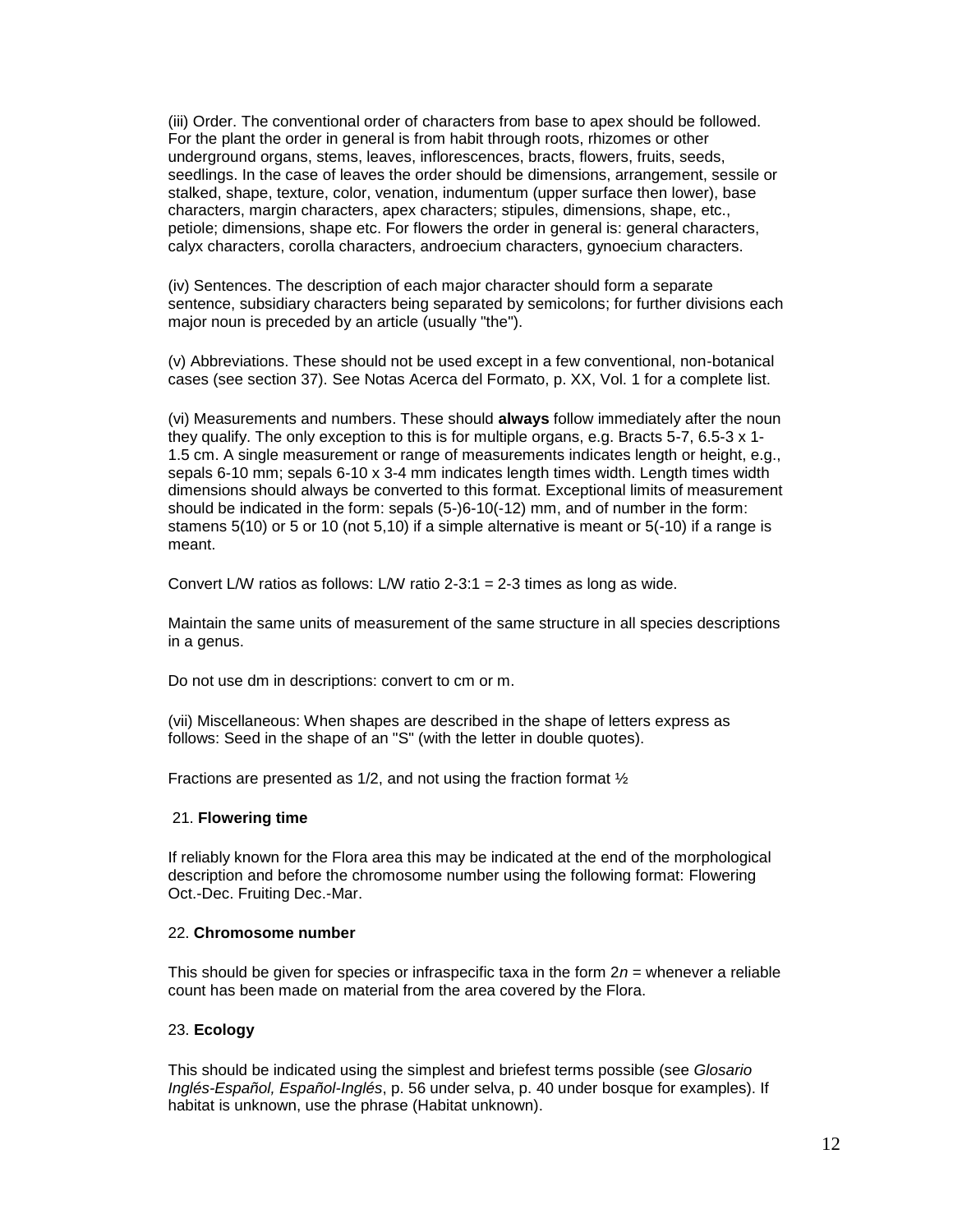## 24. **Distribution within Mesoamerica and specimen citation**

This should be indicated by using initials in the following sequence: **T** (Tabasco state), **Ch** (Chiapas state), **Y** (Yucatán state), **C** (Campeche state), **QR** (Quintana Roo state), **B**  (Belize), **G** (Guatemala), **H** (Honduras), **ES** (El Salvador), **N** (Nicaragua), **CR** (Costa Rica), **P** (Panamá). For each territory one specimen seen by the author should be cited in parentheses giving collector's name and number and one herbarium acronym (see format below). In distribution statements the state of México is abbreviated as Edo. México to distinguish it from the country's name. Other state names for México are used without the abbreviation Edo., including Distrito Federal. For Brazilian states add the country name. When the only specimen cited is from the phytogeographical area (outside of strict FM area) give this form: Veracruz (*Sousa 653*, MEXU) or Oaxaca (*Standley 1642*, MEXU). If only from Chiapas and Oaxaca, for example, cite only the Chiapas specimen and mention Oaxaca in the general distribution. Question marks under this heading, as elsewhere in the Flora, should always follow, not precede, the item being queried. The terms naturalized or cultivated should be added, as appropriate, after the Mesoamerican distribution.

Actually state the distribution of subsp. or var., even if it is the same as the species as a whole.

Format for specimen citations: Ch (*Chavelas ES-3060*, MEXU); G (*Smith 8549*, MO).

Never use first name initials in citations even for common names such as Goméz, Ortega, Gentry or Smith. However, the mother's initials are used (if given) for Spanish surnames: Molina R., Martínez S., Sousa S.

Date of collection is not used in specimen citations where the collector did not use numbered collections: Y (*Hahn s.n.*, NY).

Format for pro parte in specimen citations: N (*Chater 100* en parte, BM).

If a contributor believes a species to occur in a country solely on the basis of a literature report, a reference to this should be used in place of a specimen, e.g., CR (Jones, 1979: 312). The full citation of the literature reference *must* be supplied separately to the editors who will incorporate it into the general bibliography.

## 25. **Altitude**

Where appropriate and available this should be indicated after the Mesoamerican distribution in the form xx-xxx m, rounded off to the nearest 100 m (provided it does not exceed the highest point, see below). Do not use symbols in elevational statements, use: above 1000 m; below 1000 m; c. 3500 m (for single collections); if in sea or sea level, use 0 m, 0-10 m. If the altitude is known below 100 m, round off to the nearest 10 m: e.g. 0- 80 m. If altitudinal distribution is not known, use the expression "Elevation unknown". Only the elevational distribution in Mesoamerica should be used.

Highest elevations in Mesoamerica are as follows:

| Geogr. unit | Mountain         | Elevation |
|-------------|------------------|-----------|
| Tabasco     | Cerro Madrigal   | ca. 900 m |
| Chiapas     | Volcán Tacaná    | 4093 m    |
| Campeche    | Central Chiclera | 365 m     |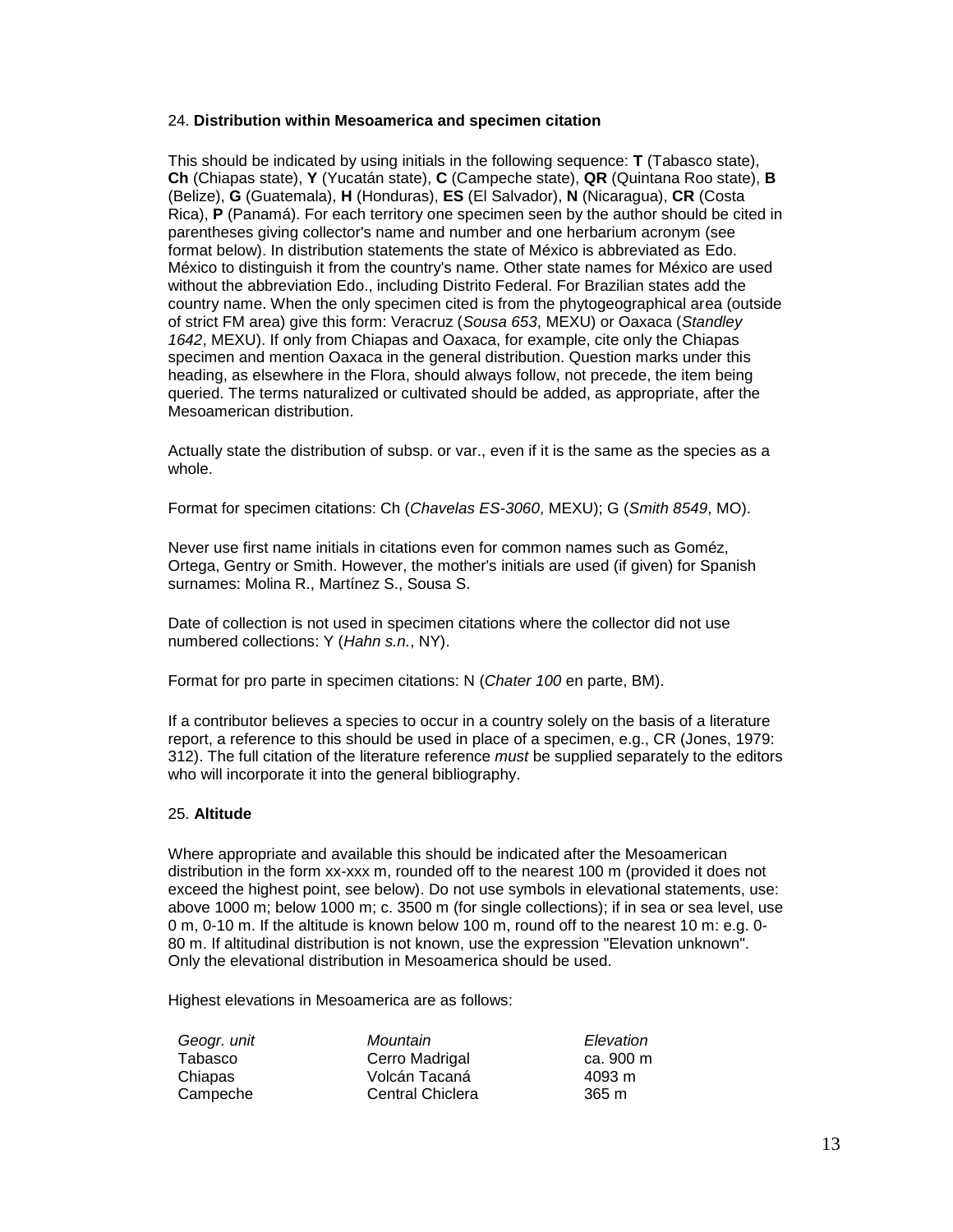| Approx. 89.15', 19.56' - no | $203 \text{ m}$                |
|-----------------------------|--------------------------------|
| Approx. 89.26', 17.54' - no | 355 m                          |
| Doyle's Delight             | 1140 m                         |
| Tajumulco                   | 4220 m                         |
| Celaque                     | 2849 m                         |
| El Pital                    | 2780 m                         |
| Mogotón                     | 2107 m                         |
| Chirripó Grande             | 3819 m                         |
| Volcán Barú (Chiriquí)      | 3475 m                         |
|                             | locality name<br>locality name |

(source: National Geographic Society, Central America Map, 1986, and México and Central America Map, 1961).

### 26. **General distribution**

Whenever possible and definitely known this should always be indicated by citing individual countries for the Americas in the following order: Canada, United States, México, Mesoamerica, Colombia, Venezuela, Guyana, Surinam, French Guiana, Ecuador, Galapagos, Perú, Bolivia, Brasil, Paraguay, Uruguay, Chile, Argentina, West Indies. Islands of the West Indies should be cited in the general order of the Greater Antilles, Leeward Islands, Windward Islands, Bermuda. If a taxon occurs in Guyana, Surinam and French Guiana, this should be cited as Guayanas. Continents should be cited in the following order: North America, Mesoamerica, South America, Europa, Asia, Africa, Australia, Pacific islands. The Galapagos Islands may be cited separately as Galapagos, next to Ecuador in the general distribution statement.

When the United Stated or Mexican states are know they can be cited as:: (Estados Unidos [Carolina del Sur], México [Veracruz], Mesoamérica, Colombia).

For introduced taxa, the native range should be indicated first, followed by the naturalized or cultivated range, as follows: (Native of China; cultivated in the tropics).

When a taxon is endemic, i.e., confined within the area of the Flora, this should be indicated by the word "Endemic" in parentheses following the specimen citations. Format: CR (*Jones 123*, MEXU); P (*Knapp 5664*, MO). 1000-1500 m. (Endemic).

#### 27. **Discussion**

At the end of the account of any taxon, a note may be included explaining or commenting upon any points of special interest. These notes should contain any information that will aid identification and distinction for closely related species, information on relationships or ecology (not too lengthy) and/or references to taxonomic, nomenclatural or distributional problems. These notes should be written in complete sentences. In family descriptions, this discussion paragraph should precede the bibliographic citations.

### 28. **Infraspecific taxa**

Subspecies (subsp.), varieties (var.), and form (forma) should be used as appropriate. They should be treated in the same way as species, but with shorter descriptions. In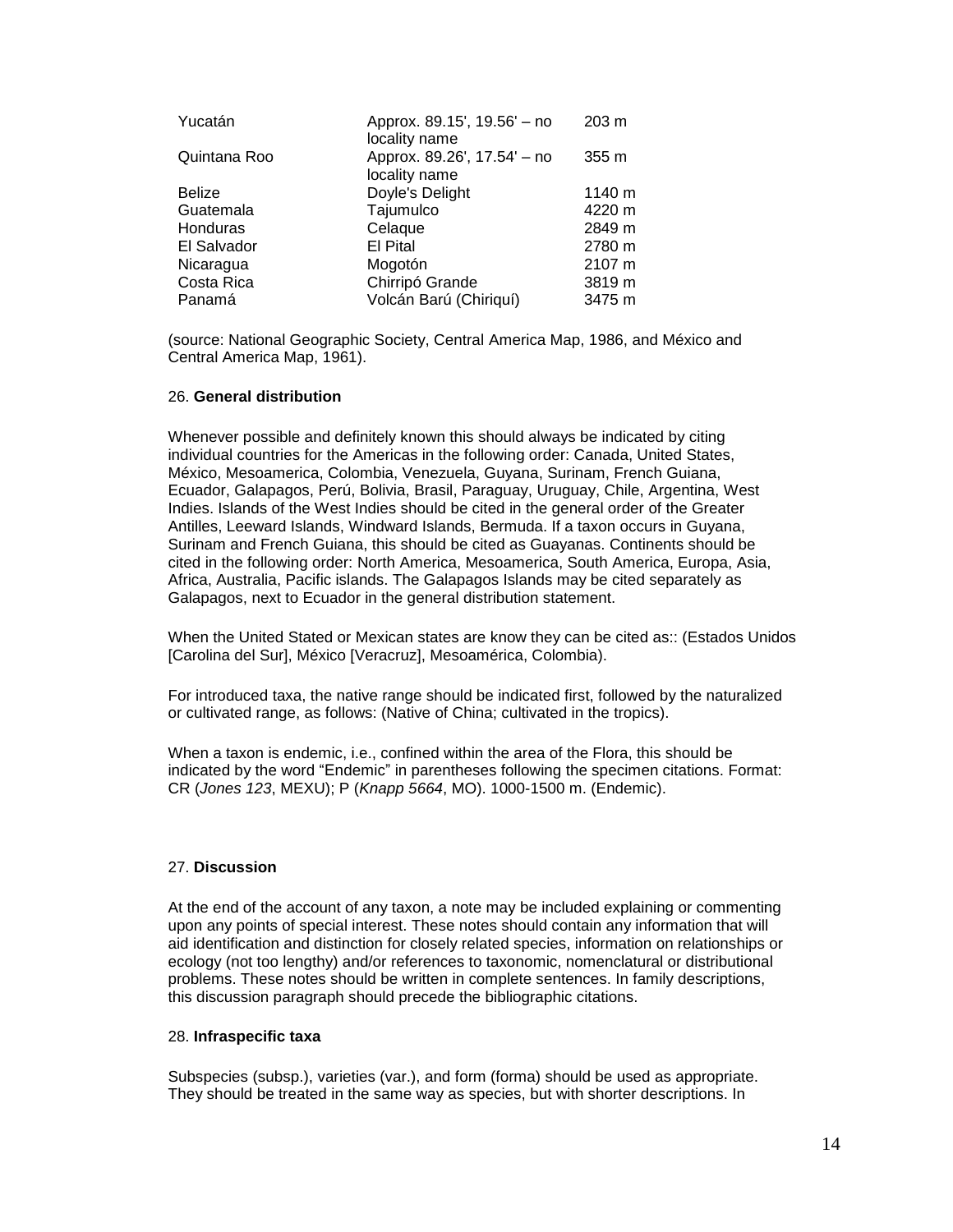cases where the typical element does not occur in the area of the Flora, the type, distribution, etc. of the species itself should always also be given (in case the user of the Flora prefers to ignore the infraspecific category).

Format for treatment of infraspecific taxa:

A. Two or more varieties including the type variety or not (see also *Lasiacis*, pp. 318-321, Vol. 6)

1. **Lasiacis oaxacensis** (Steud.) Hitchc., *Proc. Biol. Soc. Wash*. 24: 145 (1911). *Panicum oaxacense* Steud., *Syn. Pl. Glumac*. 1: 73 (1854). Holotype: México, *Lenormand s.n.* (P!).

Full description.

1a. **Lasiacis oaxacensis** (Steud.) Hitchc., var. **oaxacensis.**

Short description.

1a. **Lasiacis oaxacensis** (Steud.) Hitchc., var. **maxonii** (Swallen) Davidse, *Ann. Missouri Bot. Gard*. 64: 375 (1978). *L. maxonii* Swallen, *Ann. Missouri Bot. Gard*. 30: 321 (1943). Holotype: Panamá, *Maxon 4999* (US!).

Short description.

B. If typical variety only:

1. **Lasiacis oaxacensis** (Steud.) Hitchc., *Proc. Biol. Soc. Wash*. 24: 145 (1911). *Panicum oaxacense* Steud., *Syn. Pl. Glumac*. 1: 73 (1854). Holotype: México, *Lenormand s.n.* (P!).

No description.

1a. **Lasiacis oaxacensis** (Steud.) Hitchc., var. **oaxacensis.**

Full description.

C. If one atypical variety:

1. **Lasiacis oaxacensis** (Steud.) Hitchc., *Proc. Biol. Soc. Wash*. 24: 145 (1911). *Panicum oaxacense* Steud., *Syn. Pl. Glumac*. 1: 73 (1854). Holotype: México, *Lenormand s.n.* (P!).

No description.

1a. **Lasiacis oaxacensis** (Steud.) Hitchc., var. **maxonii** (Swallen) Davidse, *Ann. Missouri Bot. Gard*. 64: 375 (1978). *L. maxonii* Swallen, *Ann. Missouri Bot. Gard*. 30: 321 (1943). Holotype: Panamá, *Maxon 4999* (US!).

Full description(s).

D. If two infraspecific ranks are recognized use as in *Zea*, p. 401, Vol. 6.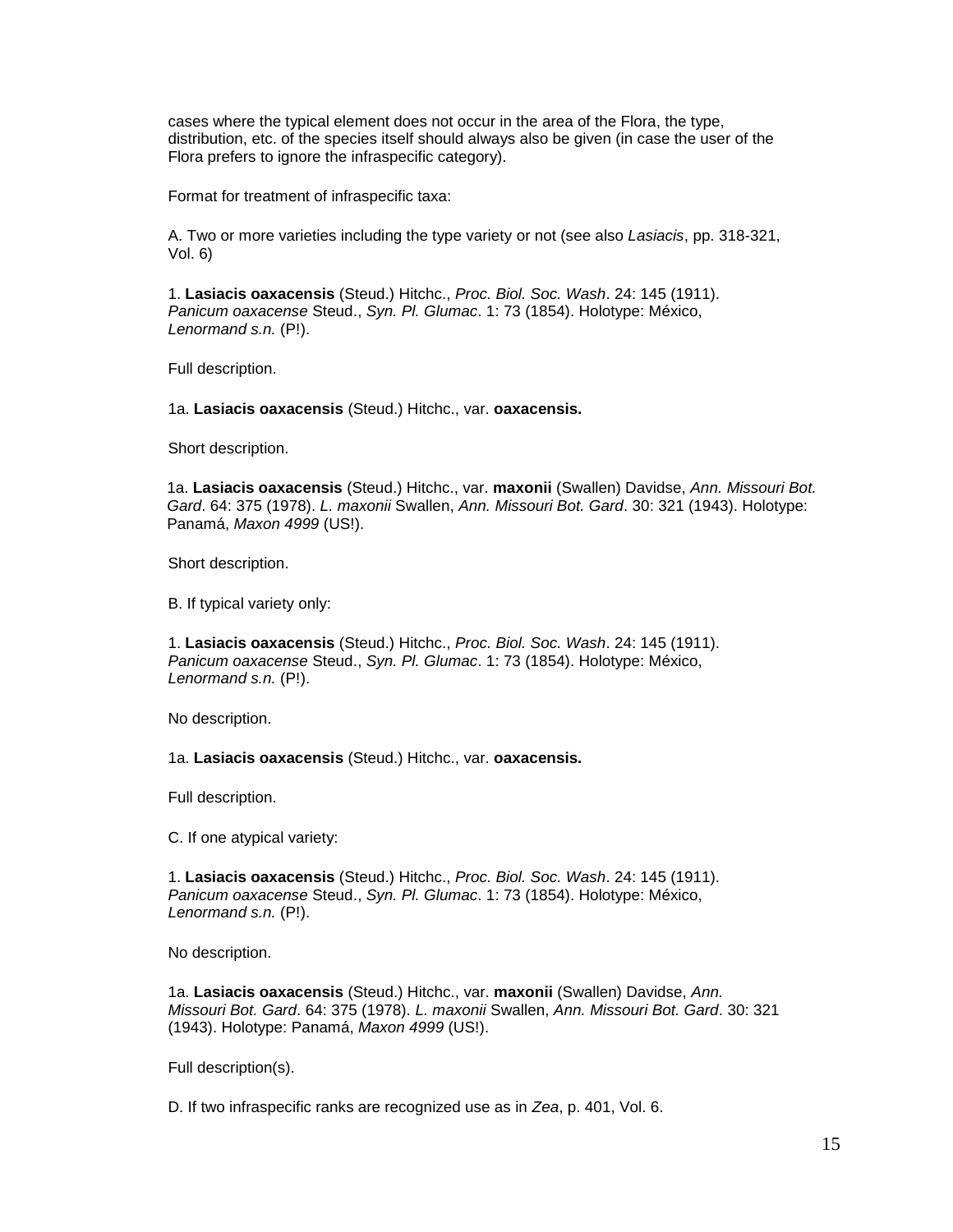E. Notes about other subspecific taxa recognized in other areas outside Mesoamerica are optional, but are often of interest to users of the Flora.

## 29. **Excluded taxa**

Excluded taxa should be listed alphabetically at the end of the generic treatment with complete bibliographic citations, type, and brief reasons for exclusion. For an example see *Tillandsia*, p. 121, Vol. 6.

## 30. **Monotypic families and genera**

Family, generic and specific descriptions should be used even in cases where the family or genus is monotypic. General characters most useful at the family and generic levels should be included in the family and genus descriptions. Precise character states should be included in the species descriptions.

## 31. **Novitates**

New taxa, combinations, etc. should be validated before publication in the Flora, and it may often be useful to do the same with significant novelties of taxonomy or nomenclature. *Novon*, *Bulletin of the British Museum (Natural History), Botany Series*, and *Anales del Instituto de Biología de la Universidad Nacional Autónoma de México, Serie Botánica* will be open to authors for this purpose if they have no easier means of publication.

## 32. **Index**

A complete index to names and synonyms will be included in each volume. Manuscripts should be submitted complete with indices, synonyms underlined, and each name referred to the relevant species or genus number using a combination of the numbers used for each rank e.g., *Axonopus jeanyae* 129-11

# 33. **Major herbaria**

Section 38 is a very selective annotated list of some of the herbaria with especially important Mesoamerican collections. Many other important Mesoamerican collections, of course, exist in other herbaria.

# 34. **Availability of literature**

The editors will attempt to make available as copies or on loan literature which is not easily accessible to authors. It would be helpful if authors could indicate to the editors any references they cite which they have not been able to check personally.

# 35. **Annotation of specimens**

Annotation of specimens is an important part of preparation of accounts for the Flora, as specimen citations in the Flora itself are in no way exhaustive. Authors are therefore strongly urged to annotate material seen by them in the course of preparation of accounts for *Flora Mesoamericana*. The editors will gladly receive extensive lists of exsiccatae for inclusion in the computerized Flora Mesoamericana database. Please contact any one of the editors for details concerning this.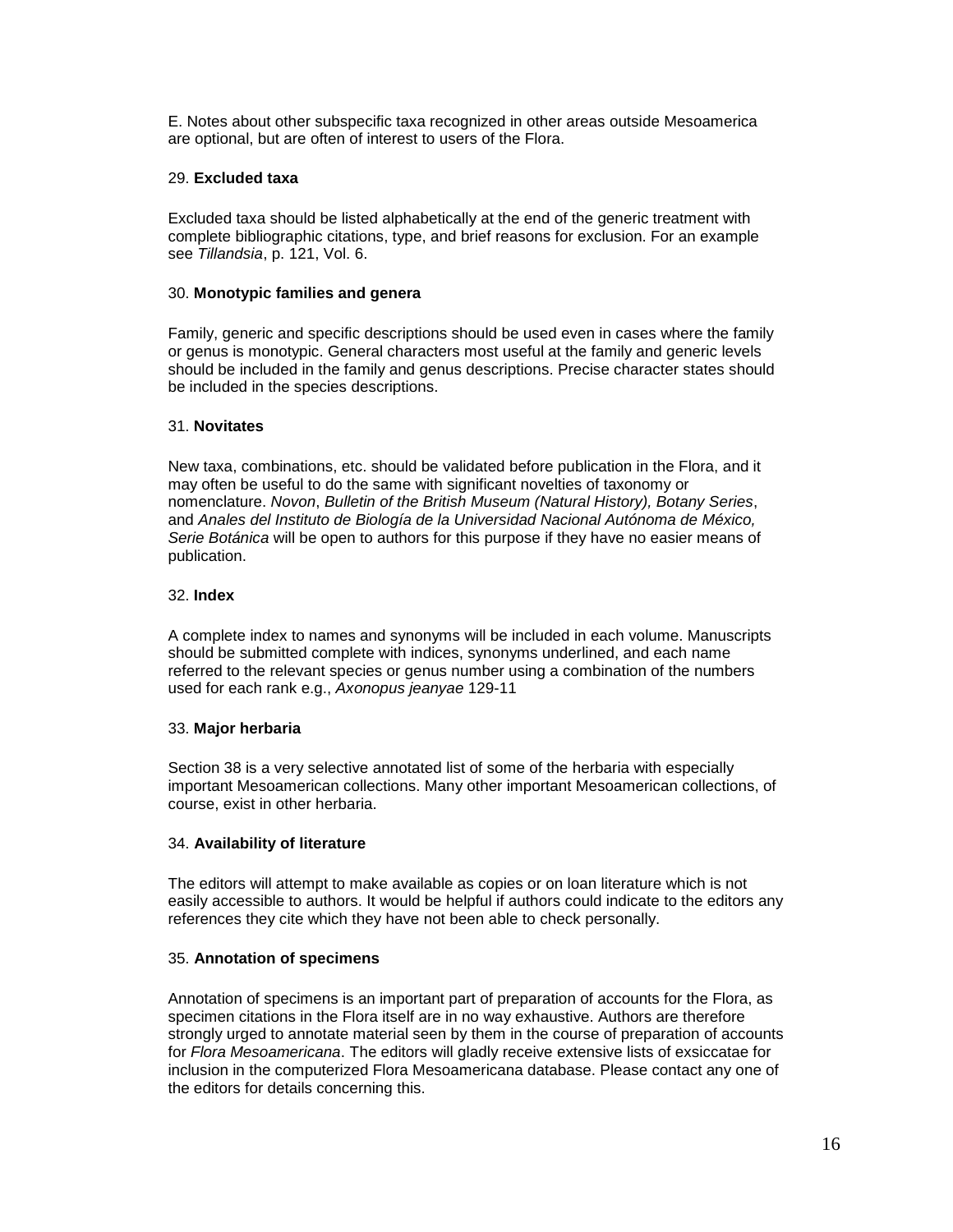## 36. **Sources of Synonyms**

The names accepted in the following (mostly relatively recent and widely available) works should be cited in synonymy or included in the discussion paragraphs if based on misidentifications or if they differ from those accepted in *Flora Mesoamericana*. All names based on Mesoamerican types should be included in the treatment.

Balick, M. J., M. H. Nee & D.E. Atha. 2000. Checklist of the vascular plants of Belize. *Mem. New York Bot. Gard.* 85: i–ix, 1–246.

Berendsohn, W.G., A. K. Gruber & J. A. Monterrosa Salomón. 2009-onwards. Nova Silva Cuscatlanica. Árboles nativos e introducidos de El Salvador. *Englera* 29(1-onwards).

Breedlove, D.E. & T.F. Daniel 1981-onwards. *Flora of Chiapas* 1-onwards.

Breedlove, D.E. 1986. Flora de Chiapas. *Listados Florísticos de México* 4: i–v, 1–246.

Bueno, J., F Álvarez & S. Santiago. (eds.) 2005. Biodiversidad del Estado de Tabasco i–xviii, 1– 370. CONABIO-UNAM, México.

Burger, W. 1971-. Flora Costaricensis. *Fieldiana, Bot.* 35 volúmenes subsiguientes.

Correa A., M.D., C. Galdames & M. Stapf. 2004. Catálogo de las Plantas Vasculares de Panamá. 1–599. Smithsonian Tropical Research Institute, Panama.

Cowan, C. P. 1983. Flora de Tabasco. *Listados Florísticos de México* 1: 1–123.

Dwyer, J. D. & D. L. Spellman. 1981. A list of the Dicotyledoneae of Belize. *Rhodora* 83: 161-236.

*Flora Neotropica*. 1968-. Varios autores. New York, etc.

Linares, J. L. 2003 [2005]. Listado comentado de los árboles nativos y cultivados en la república de El Salvador. *Ceiba* 44(2): 105–268.

Molina R., A. 1975. Enumeración de las plantas de Honduras. *Ceiba* 19:1-118.

Nelson, C. H. 2008. Catálogo de las Plantas Vasculares de Honduras. 1–1576.

Sousa Sánchez, M. & E. F. Cabrera Cano. 1983. Flora de Quintana Roo. *Listados Florísticos de México* 2: 1–100.

Spellman, D. L., J. D. Dwyer & G. Davidse. 1975. A list of the Monocotyledoneae of Belize. *Rhodora* 77:105-140.

Standley, P. C. 1920-1926. Trees and shrubs of Mexico. *Contr. U.S. Natl. Herb.* 23.

Standley, P. C. 1930. Flora of Yucatan. *Publ. Field Mus. Nat. Hist., Bot. Ser.* 3:157-492.

Standley, P. C. 1937-1938. Flora of Costa Rica. *Publ. Field Mus. Nat. Hist., Bot. Ser.*18. (Excepto cuando son sustituidos por Burger 1971- .)